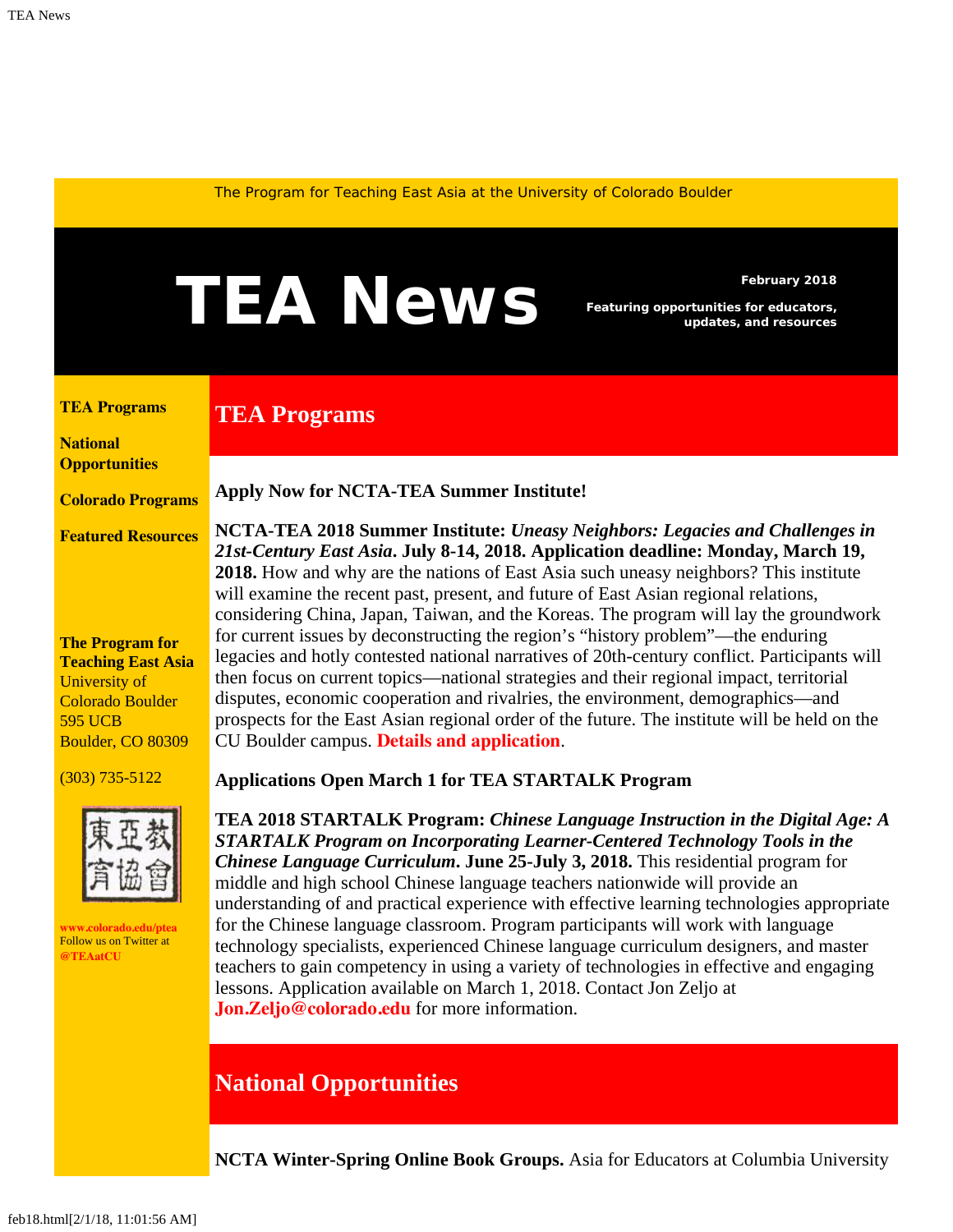is offering several spring online book groups in three categories: 2017 Freeman Book Award winners, graphic novels, and titles exploring East Asian literature. Registration for all the groups can be accessed through the AFE online professional development **[page](http://afe.easia.columbia.edu/online_course/)**. Specific groups are:

- *Bronze and Sunflower,* by Cao Wenxuan (Freeman Award Winner). February 1- 22, 2018. China/middle school.
- *Barefoot Gen (Vol. II)*, by Keiji Nakazawa (Graphic Novels). February 28-March 21, 2018.
- *The Forbidden Temptation of Baseball*, by Dori Jones Yang (Freeman Award Winner). March 1-22, 2018. China/high school.
- *Voices of East Asia: Korea*, Margaret Childs and Nancy Hope, eds. (East Asian Literature). March 1-April 11, 2018.
- *Chinese Literature: An Introduction*, by Ihor Pidhainy (East Asian Literature). March 28-May 2, 2018.
- *The Crane Girl,* by Curtis Manley, and *Chibi Samurai Wants a Pet*, by Sanae Ishida (Freeman Award Winner). March 28-April 24, 2018. Japan/elementary school.
- *Pyongyang*, by Guy Delisle (Graphic Novels). April 4-25, 2018.

**2018 Elgin Heinz Outstanding Teacher Award Competition. Application Deadline: Thursday, February 15, 2018.** The United States-Japan Foundation is currently taking applications for the Elgin Heinz Award, which recognizes exceptional teachers who further mutual understanding between Americans and Japanese. The award is presented annually to pre-college teachers in two categories: humanities and Japanese language. It is named in honor of Elgin Heinz, whose commitment to educating students about Asia inspired many. For more information and to apply or nominate someone, contact David Janes at **[djanes@us-jf.org](mailto:djanes@us-jf.org)**.

**NCTA Webinars.** The Five College Center for East Asian Studies (FCCEAS) has finalized its spring slate of webinars:

- *Jingdezhen Ceramics: Past, Present and Future of the Art, Technology and Commerce.* Tuesday, February 27, 2018, 7-8 pm EST. Stephen Powers, artist and businessman. Register **[here](https://register.gotowebinar.com/register/108869630824123393?utm_source=Jan.+29%2C+2018&utm_campaign=FCCEAS+e-bulletin&utm_medium=email)**.
- *What Do They Teach? Textbooks in East Asia and the U.S.* Wednesday, March 7, 2018, 7-8 pm EST. Nayun Eom, high school student. Register **[here](https://register.gotowebinar.com/register/3002316942685918979)**.
- *The Story of Nagasaki Hibakusha (A-bomb Survivor) Mr. Katsura Shigeyuki.* Wednesday, March 14, 2018, 7-8 pm EDT. Yoko Fujimoto, researcher. Register **[here](https://attendee.gotowebinar.com/register/6601924498665750019)**.
- *Shaping the Future Emperor through English Language Lessons: Elizabeth Vining and Crown Prince Akihito***.** Wednesday, April 25, 2018, 7-8 pm EDT. Cynthia Daugherty, Seinan Gakuin University, Fukuoka, Japan. Register **[here](https://attendee.gotowebinar.com/register/6452279866613730819)**.
- *Moth and Wasp, Soil and Ocean: Remembering Chinese Scientist Pu Zhelong's Work for Sustainable Farming.* Wednesday, May 2, 2018, 7-8 pm EDT. Sigrid Schmalzer, UMass Amherst and picture book author. Register **[here](https://attendee.gotowebinar.com/register/1637737251396678659)**.

**Immersion Experience in Japanese History, Politics, Foreign Relations, Economics, and Culture. June 21-July 5, 2018. Application deadline: Thursday, March 1, 2018**. This program sponsored by the Foreign Policy Research Institute and Center for East Asian Studies at the University of Pennsylvania will focus on three themes in Japan's history and culture: political and social stability, maintaining cultural values while seeking change, and cultural borrowing. Middle and high school social studies and humanities teachers selected to participate will receive online training before traveling to Japan. To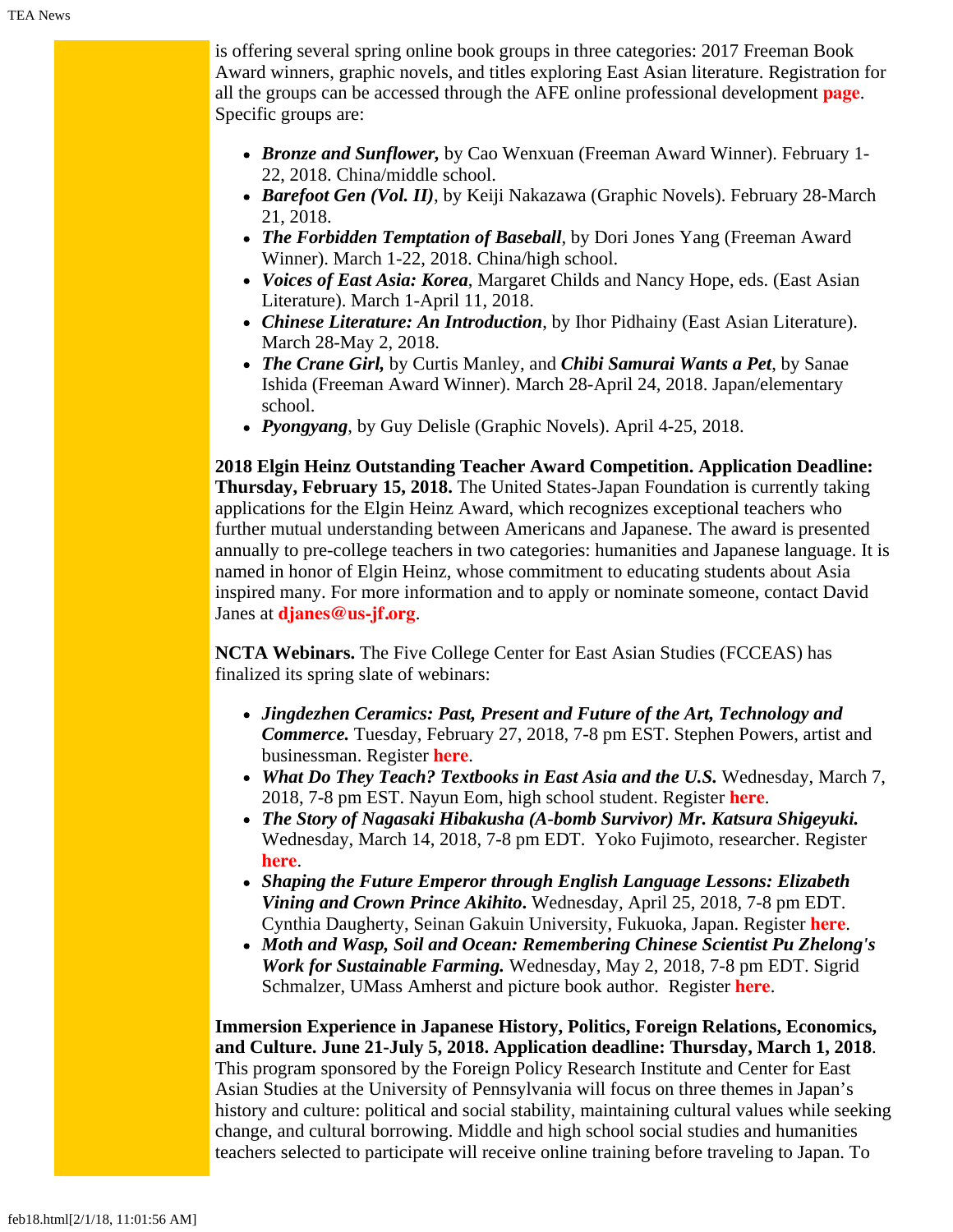apply, visit the FPRI **[website](https://www.fpri.org/education/announcing-2018-fpri-ceas-study-trip-japan-high-school-teachers/)**.

**University of Washington Summer Institutes. Priority application deadline: Sunday, March 11, 2018.** The East Asia Resource Center at the University of Washington is offering two summer institutes for teachers. More information is available **[here](https://jsis.washington.edu/earc/category/programs/summer-institutes/)**.

- *Art and Politics: Episodes in East Asian History*, July 16-20, 2018. Open to teachers of all grade levels.
- *Meet the Masters: Discover How to Find and Evaluate Books on East Asia for Your Classroom.* July 23-27, 2018. Open to teachers of grades 2-8.

**Korean History and Culture Annual Seminar. June 25-29, 2018. Application deadline: Thursday, March 15, 2018.** This free five-day seminar sponsored by the Korean Cultural Center Los Angeles and National Korean Studies offers selected educators the opportunity to explore Korean art, history, language, literature, martial arts, music, religion, and philosophy. All participants will receive extensive resources for K-16 teachers of all disciplines. Three units of professional development credit are available from the University of Southern California. The fellowship does not include airfare. For more information, visit the seminar **[website](https://nationalkoreanstudies.com/)**.

**National Chinese Language Conference, 2018. Thursday, May 17-Saturday, May 19, 2018.** This annual conference offers K-16 teachers of Chinese the opportunity to share best practices in the field of Chinese language education. The 2018 conference will be in Salt Lake City. For more information, visit the conference **[website](https://asiasociety.org/national-chinese-language-conference)**.

### *Previously Announced National Opportunities*

**Study Tour: Keizai Koho Center Teacher Fellowship. June 25-July 2, 2018. Application deadline: Monday, February 19, 2018.** The Keizai Koho Center, in cooperation with the National Association of Japan-America Societies, offers this study tour for U.S. and Canadian secondary social studies teachers. The study tour will be focused primarily in Tokyo and include school visits, meetings with scholars, visits to major Japanese companies, and a home stay. For more information, visit the program **[website](http://www.us-japan.org/programs/kkc/k2018/index.html)**.

**Fulbright Teachers for Global Classrooms. Application deadline: Tuesday, March 13, 2018.** The U.S. Department of State's Bureau of Educational and Cultural Affairs and IREX sponsor this year-long professional development fellowship for elementary, middle, and high school teachers. The program includes an online course, symposium in Washington, DC, and international field experience. For more information and to apply, visit the IREX **[website](https://www.irex.org/project/teachers-global-classrooms-program-tgc)**.

**NCTA Study Tour:** *Asian Links: Yesterday, Today, and Tomorrow.* **June 27-July 13, 2018 (tentative dates). Application deadline: Thursday, March 15, 2018.** NCTA is offering a 16-day study tour to China and Taiwan. The program will examine historical connections within and beyond Asia, China's belt and road ambitions, and Taiwan's efforts to strengthen ties to Southeast Asia. Teachers who have successfully completed 30 hours of NCTA-sponsored professional development programs and have not previously participated in an NCTA-sponsored study tour are eligible. This study tour is sponsored by the NCTA National Coordinating Site at the University of Southern California. **[Full](http://china.usc.edu/seminars/2018-ncta-summer-study-tour-china-and-taiwan) [details and application packet](http://china.usc.edu/seminars/2018-ncta-summer-study-tour-china-and-taiwan)**.

**NCTA Teaching East Asian Literature Workshop. July 8-13, 2018. Application deadline: Friday, March 16, 2018.** Now in its 20th year, this residential workshop sponsored by the East Asian Studies Center at Indiana University offers lectures and